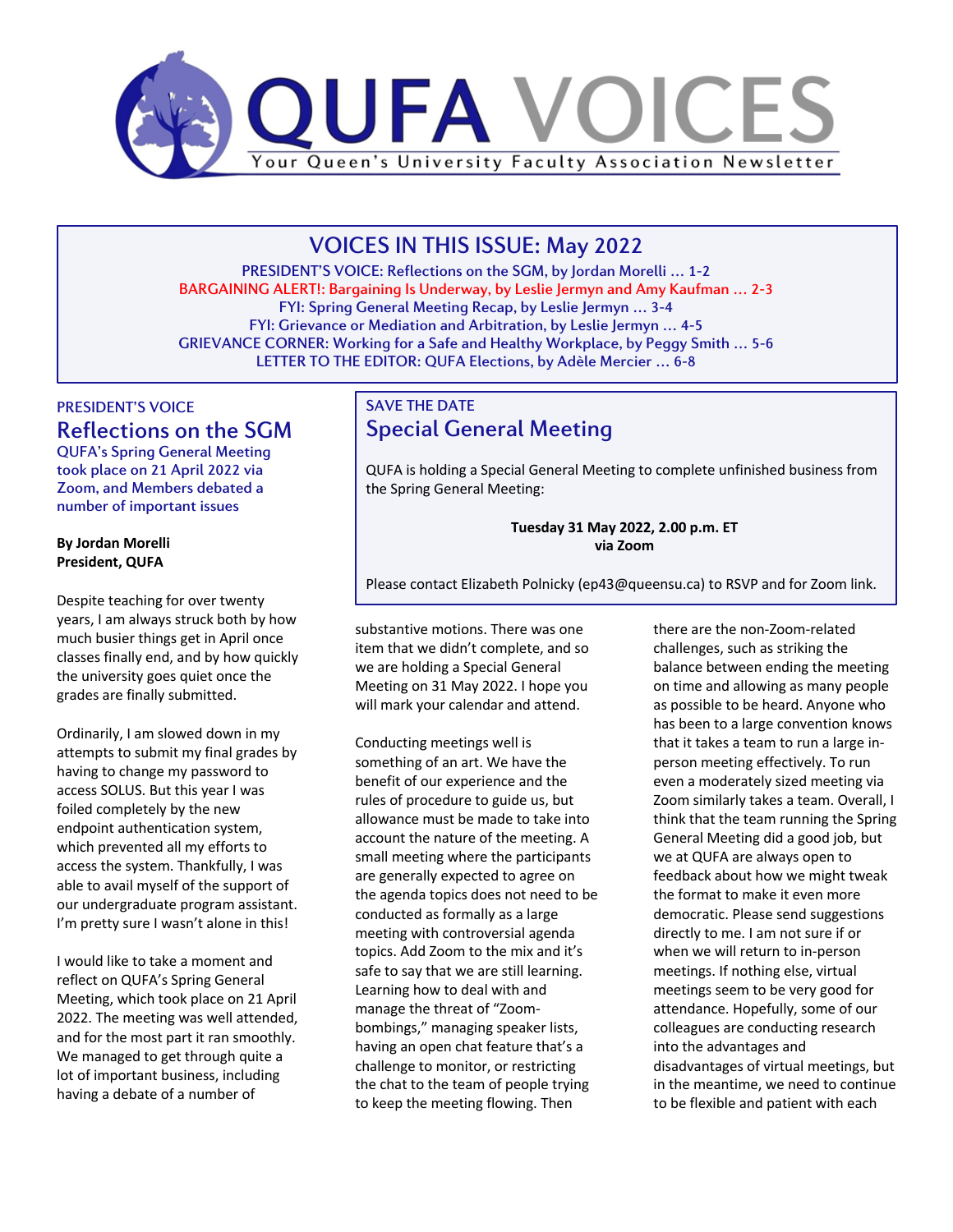## ANNOUNCEMENT Voluntary Phased Retirement Program

The deadline to apply to begin a three-year phased retirement program in 2023 is **Fri. 1 July 2022**. You can find Infosheets, links, and recorded workshops about the program on the QUFA Web site:

### **https://www.qufa.ca/memberservices/pension-information/**

We will schedule a workshop for June. You will benefit most from this session if you have read the documents and reviewed the application.

other as we continue to adopt our operations to the new realities that the pandemic has brought us.

The pandemic has substantially altered our normal balance between teaching, research, and service. Now that we are into what are typically the more research-intensive months of the year, I hope that you find the time to regroup. I encourage you to be deliberate about taking time for selfcare; build it into your routine daily. Make time to look after yourself and those you care about. Have a great summer, and I look forward to seeing you in the fall!

*Jordan Morelli can be reached at morelli@queensu.ca.*

## BARGAINING ALERT! Bargaining Is Underway

The team has been formed, the mandate has been approved, and bargaining for a new Collective Agreement has now begun

### **By Leslie Jermyn and Amy Kaufman Chief Negotiators, QUFA**

The current Collective Agreement (CA) with Queen's expires on 30 June 2022. The Executive named us as Co-Chief Negotiators in fall 2021, and we spent winter 2022 visiting units to hear your priorities and concerns, and to recruit a bargaining team.

The QUFA Bargaining Team is composed of the following people:

- **Amy Kaufman** (Chief Negotiator, Head Law Librarian)
- **Leslie Jermyn** (Chief Negotiator, QUFA Executive Director)
- **Gillian Akenson** (Research and Instruction Librarian, Humanities and Social Sciences)
- **James Stotz** (Physics, Engineering Physics, and Astronomy)
- **Ayca Tomac** (Global Development Studies)
- **Awet Weldemichael** (History)
- **Micheline Waring** (QUFA Member Services Officer)
- **John Rose (JR)** (QUFA Executive Assistant)

Together, the team built a mandate, which you can find along with other important documents on the QUFA Web site. $1$  Since the mandate was endorsed by the Executive

Committee, the Council of Representatives, and the Members who attended the Spring General Meeting in April, the Bargaining Team has been working hard to organize and craft proposals to reflect our primary areas of interest:

- equity,
- adjunct matters,
- librarian and archivist terms,
- defending the academic workplace,
- procedural matters,
- QUFA business, and
- compensation.

The mandate, found under "Bargaining Resources" on the QUFA Web site, articulates what each of these areas includes. We encourage everyone to read it for context and perspective on this round of negotiations.

The composition of the Queen's Bargaining Team has been amended with the shift of Teri Shearer into the Interim Provost role, and is now as follows:

- **Dan McKeown** (Chief Negotiator, Associate Vice Principal, Faculty Relations)
- **Brenda Brouwer** (Senior Advisor, Academic Innovation, Faculty of Health Sciences)
- **Mark Asberg** (Vice Provost and University Librarian)
- **Lynda Jessup** (Vice-Dean, Faculty of Arts and Science)
- **Michael Villeneuve** (Director, Faculty Relations)

### QUFA VOICES May 2022 (Volume 17, Number 7, Issue 106)

QUFA Voices is published by the Queen's University Faculty Association (QUFA), 9 St Lawrence Avenue, Kingston, Ontario, K7L 3N6, Canada (qufa@queensu.ca). It is distributed electronically to all QUFA Members via the QUFA-NEWSLETTER-L listserv. Past issues are archived on the QUFA Web site at http://www.qufa.ca/publications/.

QUFA Voices publishes QUFA-related news and information for QUFA Members and provides QUFA Members with a forum to express their QUFA-related ideas and opinions. We want to hear from you! Please send your QUFA-related story ideas, news items, opinion pieces, letters to the editor, photographs, and other submissions to the editor.

QUFA Voices is edited by Robert G. May. He can be reached at mayr@queensu.ca.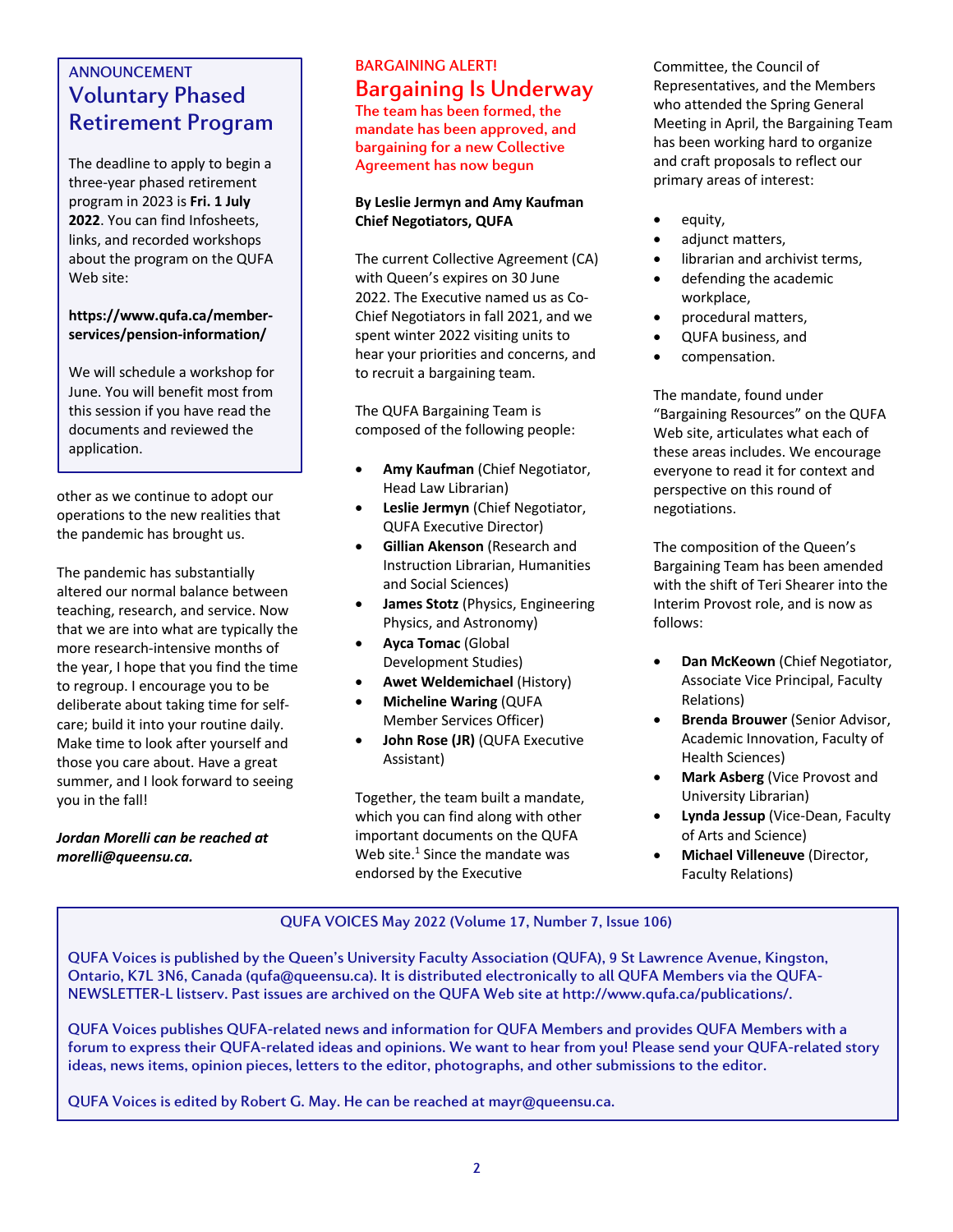- **Jada McNaughton** (Senior Labour Relations Advisor, Faculty Relations)
- **Chris Clare** (Academic Labour Relations Advisor, Faculty Relations)

Both sides have kept their teams relatively small, which should aid in scheduling. Work on scheduling bargaining days has begun in earnest, and we hope to start meeting on 26 May 2022. We will have some full days in June, break for July vacations, and then resume in late July.

As we expect to bargain through the summer and past the expiry date of the current CA, please note that the terms and conditions outlined in the current contract continue to prevail until a new agreement is signed and ratified. This is particularly relevant for those applying for renewal, tenure, promotion, or continuing status, or considering an Academic Leave or the Voluntary Phased Retirement Program. The University has also confirmed that you can count on a Professional Expense Reimbursement amount equal to last year's. This amount may increase in the new contract, but you know its minimum level for planning purposes now.

We will send Bargaining Alerts by email when we have more substantive comments to share, and these will also be archived on the QUFA Web site. We look forward to sharing updates and progress with you in the months to come.

#### **Note**

1 https://www.qufa.ca/bargaining-2021-2022/

### *Leslie Jermyn can be reached at qufaed@queensu.ca.*

*Amy Kaufman can be reached at kaufman@queensu.ca.*

## FYI Spring General Meeting Recap

QUFA's Spring General Meeting took place on 21 April 2022

### **By Leslie Jermyn Executive Director, QUFA**

The Spring General Meeting agenda was densely packed with important items. If you were unable to attend the full meeting, here is a brief recap of what business was concluded.

- 1. Members passed a revised agenda that replaced the mask mandate motion requiring QUFA to advocate that Queen's retain the mask mandate indoors past 1 May 2022 with a motion requiring the same thing past 1 June. The 1 May version was ruled out of order because the action had already been completed. The revised agenda was approved by more than two thirds of those who voted.
- 2. Members endorsed the bargaining mandate as presented, with 99% in favour.
- 3. Members passed the 2022-2023 budget.
- 4. Members passed the motion compelling QUFA to oppose the adoption of the IHRA definition of antisemitism by Queen's. The motion does not ask us to oppose the definition; it requires that QUFA oppose the use of the definition at Queen's. The motivation here is that the definition in question, if adopted as *the* definition of antisemitism on campus or if written into University policy documents, could give rise to allegations of antisemitism that have the effect of constraining the legitimate exercise of academic freedom by Members who are critical of the state of Israel.
- 5. In considering the motion to compel QUFA to advocate for the continuation of mandatory

## QUFA EVENTS RoR and RTP **Workshops**

### QUFA RoR Workshop (Adjuncts)

We encourage adjunct members to join us for a discussion and Q&A about adjunct rights on **Mon. 13 June 2022, 11.00 a.m. ET - 12.30 p.m. ET**. Please RSVP to Micheline Waring (micheline.waring@queensu.ca) by Fri. 10 June 2022 for Zoom link.

### QUFA RTP Workshop (Applicants)

We encourage tenure-track members to join us for a discussion and Q&A about the RTP process on **Mon. 13 June 2022, 1.00 p.m. ET - 2.30 p.m. ET.** Please RSVP to Micheline Waring (micheline.waring@queensu.ca) by Fri. 10 June 2022 for Zoom link.

#### QUFA RTP Workshop (Heads and Committees)

We encourage Heads and RTP Committee members to join us for a discussion and Q&A about the RTP process on **Mon. 27 June 2022, 11.00 a.m. ET - 12.30 p.m. ET**. Please RSVP to Micheline Waring

(micheline.waring@queensu.ca) by Fri. 24 June 2022 for Zoom link.

masking on campus past 1 June 2022, Members passed an amendment to compel QUFA to advocate for the indefinite retention of a vaccine requirement. By then, the meeting had been extended twice and Members raised concerns that the amended motion was significantly different from that circulated to all Members, and that many people had left. The meeting was not further extended, which means this motion remains as unfinished business for the next General Meeting.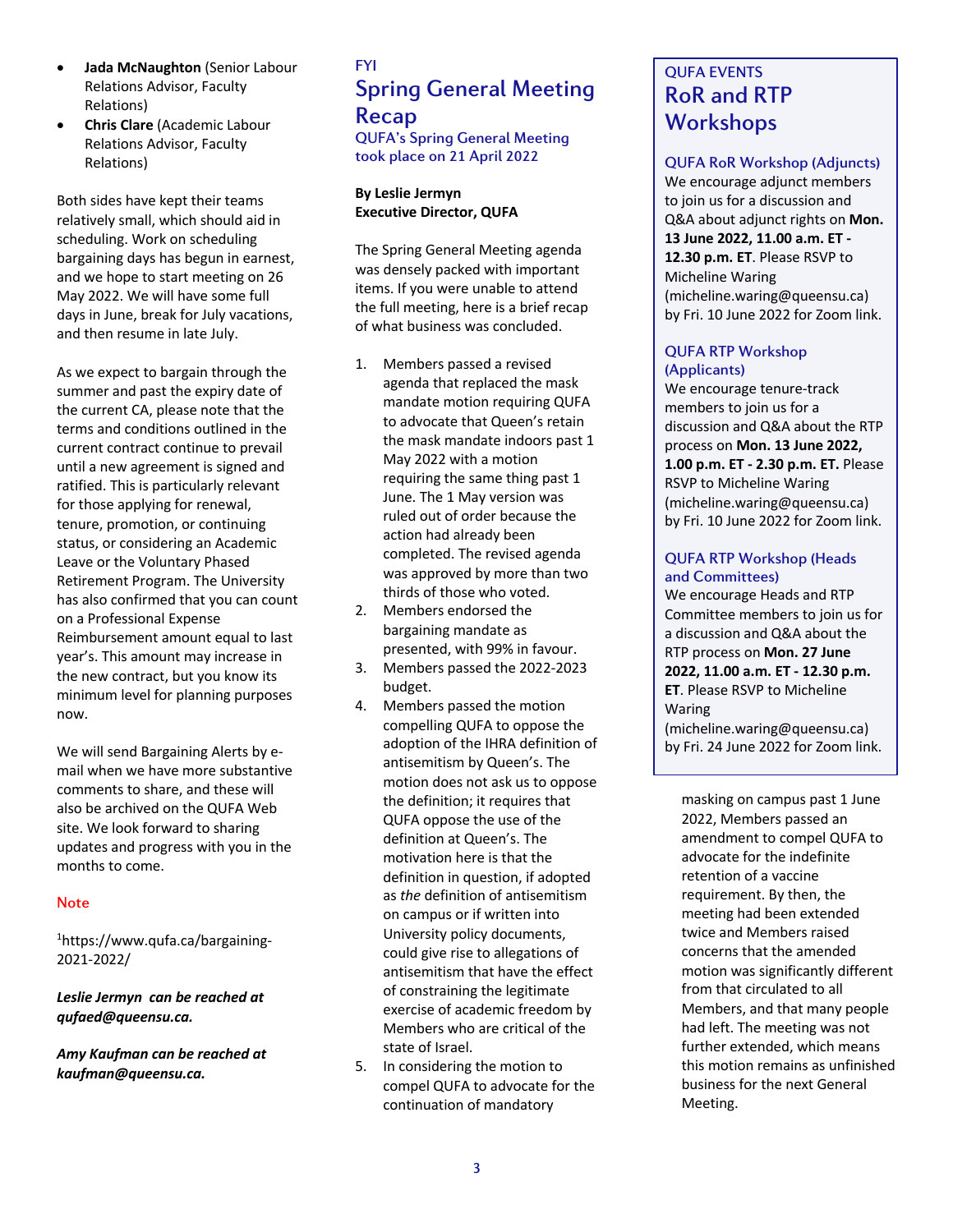6. QUFA President Jordan Morelli committed to organizing a Special Meeting in May to conclude these discussions, and is working with the movers of the main motion and amendment to arrive at a fair process for debating these issues by 31 May 2022. This has been scheduled for 31 May. A limited agenda will circulate by 24 May.

We also heard from the president of the Ontario Confederation of University Faculty Associations (OCUFA) Sue Wurtele, and enjoyed an excellent presentation on the state of Queen's finances from Mike White, who co-chaired the QUFA Ad-Hoc Committee to Review Queen's Finances and Budget.

Finally, new Executive members were elected as follows:

- **Vice President:** Cella Olmstead (Psychology)
- **Treasurer:** Valerie Bartlett (Smith School of Business)
- **Secretary:** Chantal Brunette (Dan School of Music and Drama)
- C**hair of Grievance Committee:** Constance Adamson (Library)
- **Co-Chair of JCAA:** James Stotz (Physics, Engineering Physics, and Astronomy)
- **Chair of PACC:** Robert G. May (English)
- **Continuing Adjunct Representative:** Melissa Houghtaling (Gender Studies)
- **Equity Representative:** Carolyn Prouse (Geography and Planning)
- **Member-at-Large (2-year term):** Gillian Akenson (Library)
- **Member-at-Large (1-year term):** Brad Weinberg (Employment Relations)

They will join those Executive members whose terms did not expire this year on 1 July.

*Leslie Jermyn can be reached at qufaed@queensu.ca.*

# FYI Grievance and Mediation or **Arbitration**

What is grievance arbitration, and how does QUFA use it to resolve disputes involving its Members?

### **By Leslie Jermyn Executive Director, QUFA**

There are different approaches to the use of what is called *grievance arbitration*, referring to the option to file a formal allegation that one party has breached terms both parties have agreed to in a collective agreement or similar document.

One approach is to default to filing grievances as often as possible, whenever a party suspects a breach or for any breach, no matter how trivial, to "keep the other party on its toes," as it were. Another is to use filing a grievance as a last resort when other problem-solving methods have failed. Both systems have their merits and costs.

Generally, the first method prevails in a climate of distrust between the parties, where attempts at problemsolving routinely fail to achieve results. If the parties do trust one another, they often prefer to reserve formal process for when informal ones fail. Trust in this context does not imply a belief that the other party is flawless or correct in their interpretations, but means that the parties are prepared to engage in honest discussion about matters under dispute with a view to resolving them if possible. In this climate, when informal resolution cannot be achieved, both parties generally welcome the opportunity to lay their case before a third-party arbitrator to achieve resolution and move on.

The Queen's-QUFA grievance process includes three conflict-resolution processes:

## ANNOUNCEMENT Funding Deadline

The deadline to submit an application for the Fund for Scholarly and Creative Work and Professional Development (Adjuncts) is **Mon. 6 June 2022**. More information can be found here:

**https://www.queensu.ca/faculty relations/qufa/research-fund**

- 1. **Informal Resolution:** One party or a Member raises a concern about an alleged breach of the contract. The parties attempt to resolve the matter without formal process.
- 2. **Step One:** One party files a formal complaint about the alleged breach and instigates a timed set of responses from the other party. A Member can also file a grievance at Step One but cannot proceed to Step Two unless QUFA assumes carriage of the grievance. $1$
- 3. **Step Two:** The aggrieved party is not satisfied with the outcome of the Step One process and so elects to take the complaint to an arbitrator for decision.

*Arbitration*, sometimes referred to as *Med/Arb*, also has steps as follows:

- 1. **Mediation:** If the parties agree, the arbitrator uses the first day of hearings to try to mediate a resolution. They will assess the conflict on its face and try to persuade both parties to move from their position in order to resolve the problem. As mediator, the third party can reflect honestly with the parties about their chances of success at arbitration and the costs (monetary, time, human dignity) they will incur.
- 2. **Arbitration:** If the parties do not opt to mediate, or if mediation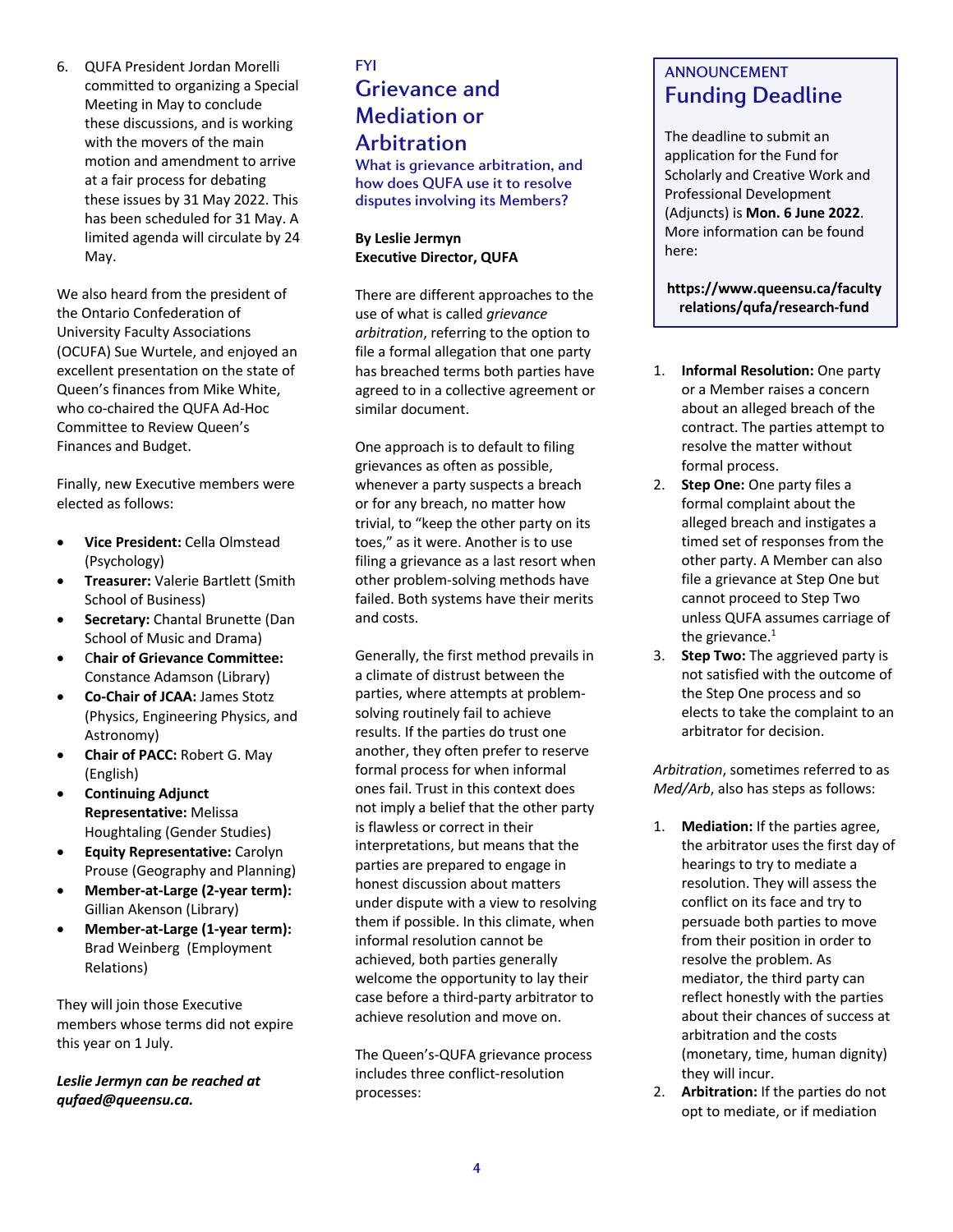fails, the arbitrator resumes their formal adjudicator role, and the parties proceed to present evidence and argument to convince them of their case. The arbitration concludes with the adjudicator writing their decision and sharing it with the parties.

Depending on the complexity of the case, arbitration can take a few days or many years. Arbitral decisions are public documents and can only be challenged via judicial review; there is no appeal to a new arbitrator. $2$ 

That's the process stripped of human content; the reality is rarely straightforward.

When there is an unequivocal breach of the collective agreement with no room for alternative interpretation, informal resolution usually does the trick: Party A alerts Party B; B investigates, finds the breach, fixes it or acknowledges it, and takes action to make sure it stops or is not repeated. Party A is satisfied and the matter is closed.

More often, Party A alleges a breach, and Party B investigates, only to find complicating factors or to respond with a reasonable alternative interpretation of the contract. When the breach involves individuals, the complicating factors may prove embarrassing or unflattering. Similarly, in defending people who have been subject to investigations into their behaviour, even when they do not merit the level of discipline they suffer, there may be elements of the story that they prefer to keep private. Being part of investigative, disciplinary, or grievance processes is stressful for many Members.

These more usual and more complex cases do make their way to grievance and arbitration, but they almost always resolve, usually at the Member's discretion, at the Mediation stage of Arbitration. That is because formal legal processes are

time consuming, and public arbitral decisions carry the risk of reputational harm. If the employer is willing to find a resolution that preserves the Member's dignity, the Member is likely to prefer that option. The union will rarely pursue a case with an unwilling primary witness, and so the matter appears to disappear.

QUFA has been successful in achieving many mediated solutions for Members, both individually and collectively. We also continue to be vigilant that Members' rights are respected. If you think your rights under the Collective Agreement have been breached, please contact Peggy Smith, QUFA's Grievance Officer, at smithpe@queensu.ca.

#### **Notes**

<sup>1</sup>Having "carriage" means having control and responsibility for overseeing the handling of a legal matter like a grievance. When QUFA has carriage of a grievance, the Executive Committee has ultimate responsibility for deciding what happens to the grievance, including whether to withdraw it or pursue it to arbitration. Union carriage of grievances past Step 1 ensures that individual rights are balanced with collective rights and that the integrity of the full collective agreement is upheld. In other words, the union may elect not to grieve an individual's allegation of breach of rights if the remedy would damage collective rights.

<sup>2</sup>More information about how QUFA decides whether to pursue arbitration can be found under "Grievances" in this document:

https://www.qufa.ca/wpcontent/uploads/2022/04/2022- QUFA-Policies-Protocols-April.pdf

#### *Leslie Jermyn can be reached at qufaed@queensu.ca.*

## GRIEVANCE CORNER Working for a Safe and Healthy Workplace

There are numerous mental-health supports available to QUFA Members to assist them during difficult times

### **By Peggy Smith Grievance Officer, QUFA**

As we wind down another year of teaching under evolving COVID-19 rules, the shape of the pandemic and the rules of engagement are changing. Pandemic-related restrictions and directives from the government presented challenges for QUFA Members both at work and at home, but they did provide a structure and a rhythm we have come to rely upon. Get a vaccine. Work from home. Keep your children at home. Don't travel. Wear a mask in crowded indoor spaces. When spring arrives, go outside and remove your mask. Travel. Send your children to camp. Visit as many family and friends as possible. When students return to campus in September, repeat.

Next fall will be different. After two years of being told what to do, the provincial government, with the support of public-health doctors, are lifting the rules we have come to rely upon, including the mask mandate. Rather than a sense of freedom, many Members are experiencing stress and anxiety, and are seeking assurances from QUFA that we can help address that stress by fighting to maintain the mask mandate on campus. QUFA is taking all necessary steps to do so.

QUFA President Jordan Morelli and I have met with the Provost to request that Queen's maintain the status quo with respect to masks. We see no reason to remove this simple layer of protection only to have to reinstate it in the fall should the pandemic surge again. Furthermore, data collected by Morneau Shepell shows that onethird of workers are uncomfortable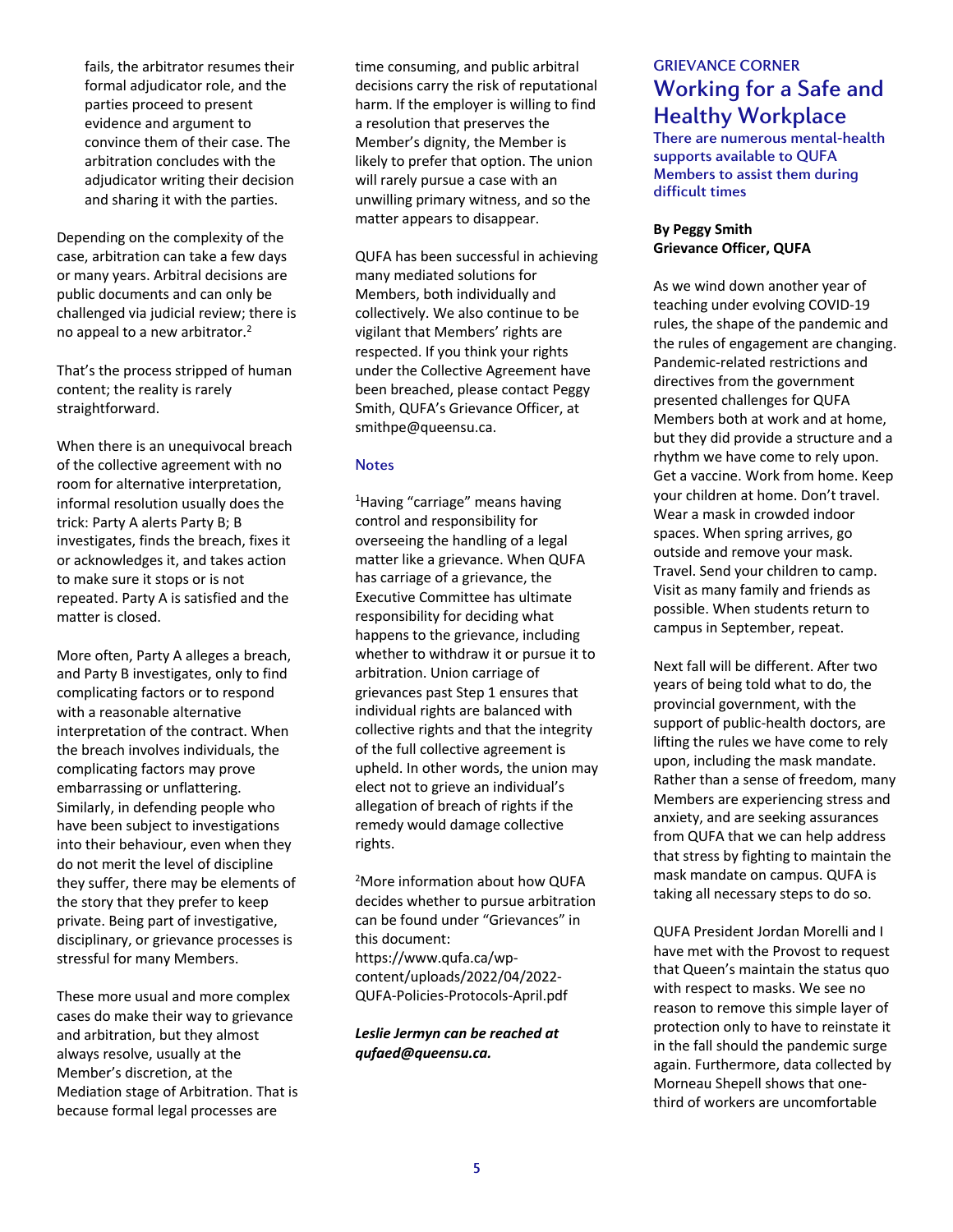and suffering from lower mentalhealth scores because of the decision to lift the mask mandate. The University has a legal obligation under the Occupational Health and Safety Act to take all reasonable steps to protect the mental health of our Members.

A special meeting is currently scheduled for 31 May 2022, at which time a motion to maintain the mask mandate will be voted upon. If passed, QUFA will take the request to the Provost again, this time with the weight of our membership's expressed request and hopefully letters of support from our union partners.

Regardless of the outcome of our lobbying efforts, I want to highlight some mental-health resources available to you as a QUFA Member that I strongly recommend you explore.

- Your Manulife benefits provide \$1,000 per year for mental-health services. The intent of this benefit is to offset the costs of developing a long-term relationship with an assigned counsellor. Manulife has the ability to recommend a longer term of treatment if needed, so do not hesitate to contact Manulife to discuss an extension if recommended by your health provider.
- The Employee Family Assistance Program (EFAP) is also available to QUFA Members. LifeWorks is an EFAP online resource. In contrast to the long-term counselling provided by Manulife, LifeWorks provides short-term targeted counselling as a proactive and preventative tool. Members are not capped at a particular number of counselling sessions but will be redirected to the Manulife benefit if they require a longer term of

treatment. Online resources are also available, covering a wide range of issues, including eating disorders for children, care for the elderly, nutrition, and fitness.

- If there are any questions about the quality or delivery of these services, Members can contact Mark Hluchan (mark.hluchan@lifeworks.com) directly to discuss their concerns.
- QUFA Members wishing to create a focus group about mental health in general or a particular topic are welcome to use the QUFA Zoom account to set up a group meeting. QUFA staff are available to attend if invited to answer particular questions or assist you in any way. If this is of interest to you, please contact Elizabeth Polnicky at the QUFA Office.
- Based on a recent survey, Queen's will be introducing a number of on-campus initiatives that provide staff and faculty the opportunity to take time for mental health. The first initiative is the creation of a community garden on campus behind Jeffrey Hall. Keep your eye open for further announcements and get involved.
- Finally, mental health is important. If you are struggling, you may require a sick leave or some formal accommodations to assist you in performing the essential duties of your job. Typically, this requires a note of support from your family doctor that you can pick up by contacting Sydney Downey (sydney.downey@queensu.ca) or myself.

*Peggy Smith can be reached at smithpe@queensu.ca.*

## LETTER TO THE EDITOR QUFA Elections The Rules, and then the Rules….

QUFA Voices *has agreed to publish this letter in full and without editing, as the author requested. Publication does not constitute our agreement with its content. QUFA rebuts some of the author's factual errors in an editorial note at the end of the letter.* 

The Editor:

I thank Elizabeth Hanson and *camarades* for having publicly displayed how QUFA functions better than any words of mine could.

There was "no time" according to "the rules" to allow me to finish my fiveminute presentation as to why I was submitting my candidacy as Vice-President, in the only non-acclaimed position in this important election in these important times. Below were my reasons; the ellipsis ([…]) indicates where I was cut off, after a shortened three minutes. My suggestion that I be allowed to finish, and that my competitor take whatever time she needed, was rejected: "no time," "the rules," you know….

Despite the pressed time, somehow, "the rules" did not prevent the expresident, granted more time to intervene than allotted to any of the candidates to present their platforms, to appear suddenly and unexpectedly, but with prepared text, at the ultimate moment before anyone voted, with slanderous "information" poisoning the well against one candidate, without context, and certainly without any right of rebuttal: the candidate was blacked out and muted.

You gotta wonder where QUFA learned its bullying management style….

The one honest thing Ex-President Hansen got right is that I am indeed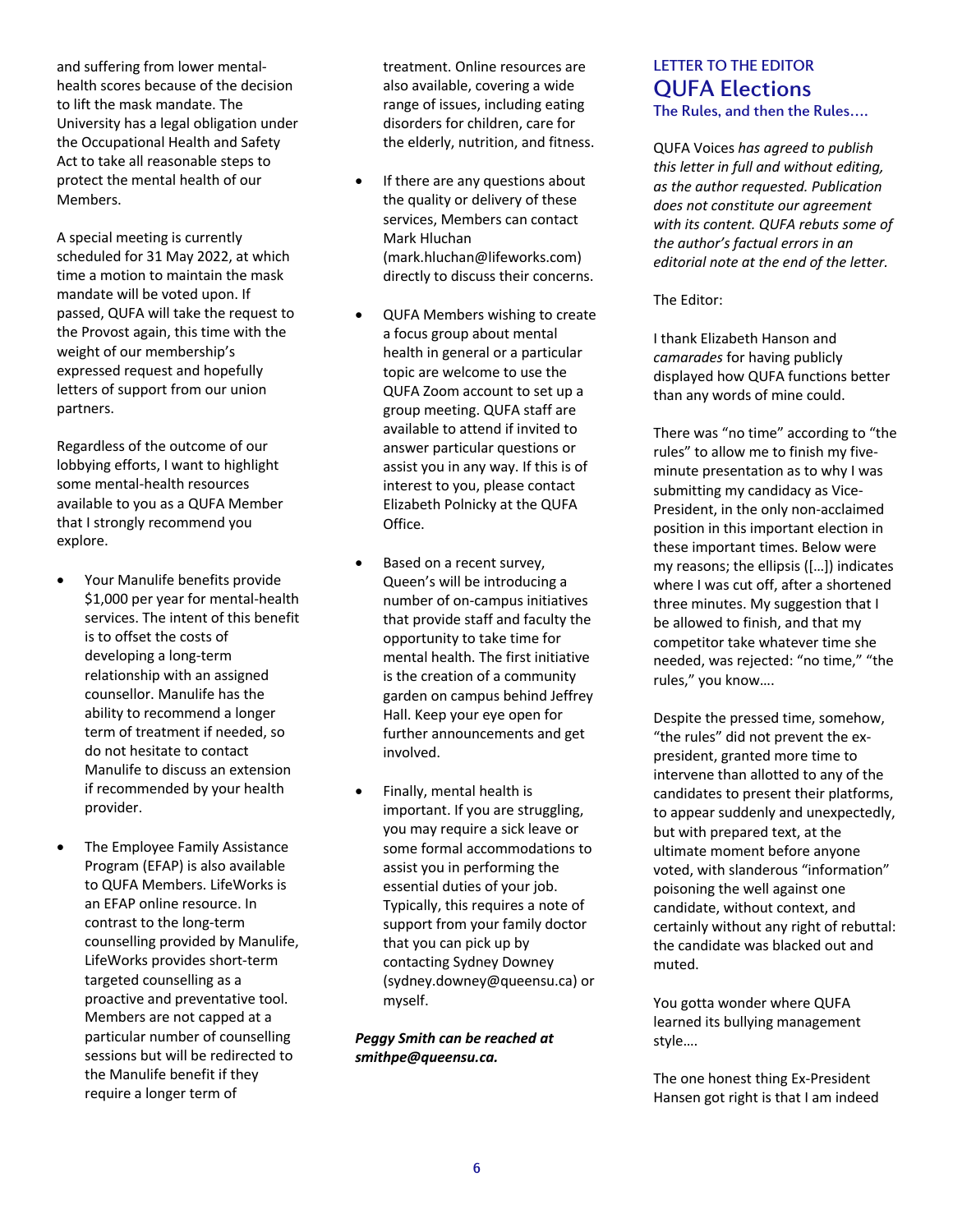not a good fit to work smoothly with people who work like that.

This was my April 21 presentation at the election meeting, which I offer in integrality since there is now no *alleged* time constraint to censure it:

I'm afraid I'm trained as a logician and analytic philosopher—and I'm French—so I hope you will forgive me my frankness and very critical take. I mean no offense to any particular person nor to disrespect what QUFA members have been doing. I think it is a sign of our times that I feel I have to apologize in advance for being critical.

I am running for the vice-presidency of this union because I want to change many things, and I want to make this union relevant again to its members, most of whom are so disenfranchised from it that they don't even bother to show up to vote. Why show up? Everyone is acclaimed, always the same people year after year … who do, or don't do, the same thing year after year.

It's time to do a cost-benefit analysis of this union.

The union earns 1.5 million dollars each year from its members.

You spend fully half that on salaries, for a union run by volunteers!

I understand why Elizabeth Polnicky gets a salary; we see what she does.

Other salaries are for lawyers. Why do we need salaried lawyers? We might understand if they were inhouse counsel, involved in arbitration, but they are not. Because this union systemically refuses to arbitrate, despite admitting in its own statements about itself that arbitration is a union's fundamental purpose, and while being totally untransparent about its refusal to arbitrate. Indeed, the most recent defence of the budget mentions the union's engagement in

"arbitration/mediation"…. Well, that's an untransparent hedge if there ever was one, when the "arbitration" proportion is zero. Arbitration is the only recourse a union has to hold power to account. And this union refuses to do it, thereby creating just the sort of environment where employee rights get neglected.

You spent \$65,000 a year of our money on travel, even during years of pandemic. Who is travelling? Where are they going? Why are they going there? And why does it cost \$65,000 a year to send a few people to occasional meetings in Toronto or Ottawa?

According to QUFA, it cost \$100,000—and a full day of arbitration—to get clear that an "and" in Article 22 was really an "or"…. Is this really how our money should be spent? Why wasn't Article 22 written perspicuously in the first place?

This union refuses to spend our money where our money would make the most difference in keeping the employer to account, where it would make the most difference to our colleagues here and across Canada. Indeed, the one member case that this union did arbitrate in its entire history (mine, because I had my own lawyer to hold the union's feet to the fire) is

### […]

already being used as a persuasive precedent in other Labour arbitrations going on in Canadian academia right now, that are driven by more conscientious unions … more dutiful unions like LUFA, which defended Michael Persinger's right—hence all our rights—to fair and impartial workplace investigations, even though Persinger was dead. What did QUFA ever do to protect our members from hired-gun investigations with predetermined outcomes? Another zero. So don't be surprised of such management abuses.

Meanwhile, you are accumulating a \$2.5-million surplus, adding to it half a million a year. Why? In anticipation of a job action? (If so, you should consult us with that use of our money, which should in that case be in a strike fund.) I think that if the union presented a stronger voice, instead of consistent and systemic appeasement, that might very well prevent the development of the need for a job action down the road.

I understand that mutual good will between union and management (often called "being in bed with") makes negotiating collective agreements nicer. But collective agreements are not worth the paper they are printed on unless defended. Management violates the collective agreement yearly on the backs of the members—see the many member grievances QUFA yearly agrees to carry (but not enough to arbitrate any). If the union used our money to defend the collective agreement aggressively, as is the main purpose of a union, it would be able to make credible threats to preclude management from these blatant yearly violations. But you can't make the only credible threat there is to make—take it to court—when you have consistently proven that you lack any gumption whatsoever to do it … because playing nice with management (often called "throwing the member under the bus") makes negotiating collective agreements nicer … for the lawyers this union pays hefty salaries to do the job for them.

Today our President tells us that the union "has always and will always follow the science" on COVID. Oh, really? Where was QUFA when the